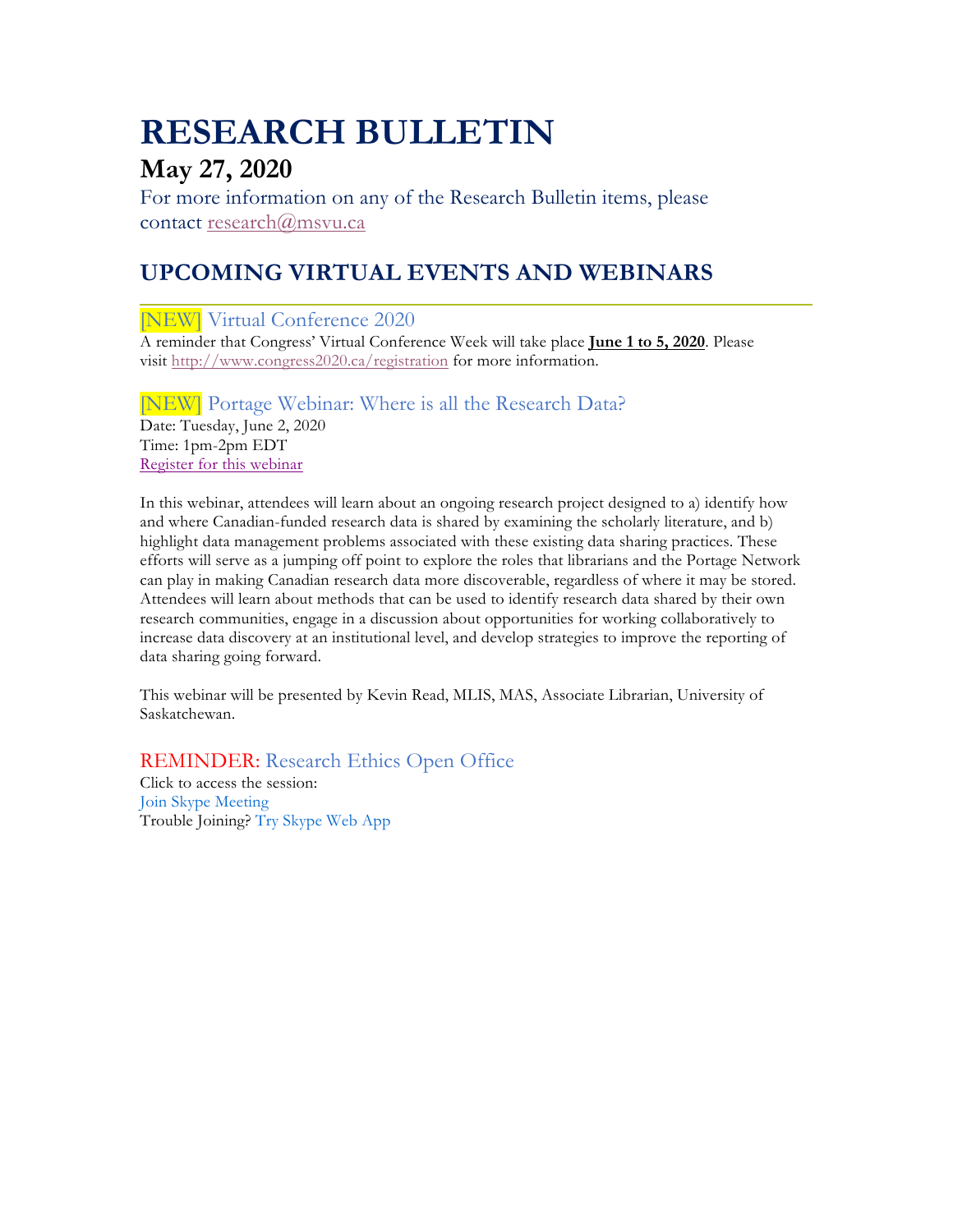

# **FUNDING OPPORTUNITIES**

### [NEW] New Health Investigator Grant

Research Nova Scotia is pleased to announce the launch of the New Health Investigator Grant.

The New Health Investigator Grant supports early-career health researchers who are engaged in work that aligns with the province's health research priorities. The grant aims to provide two years of support of up to \$100,000 for researchers who are within the first five years of their academic appointment in Nova Scotia or who are new to the field of health research.

#### **Notice of Intent deadline: June 25, 2020 at 2:00 p.m. (AT)**

To learn more, visit: https://researchns.ca/new-health-investigator-grant/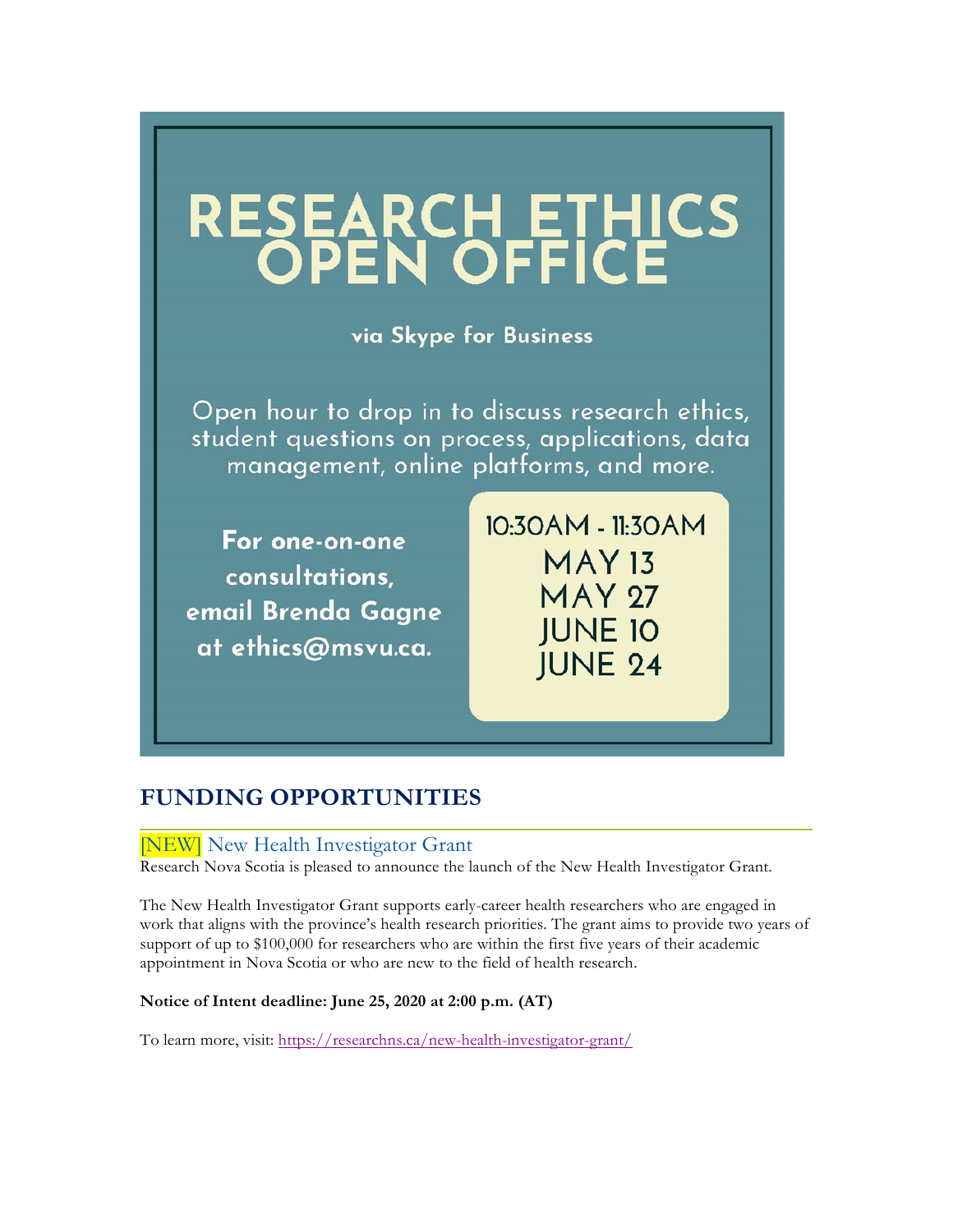# [NEW] Global Mental Health and Wellbeing of Young People: Round 1 Call for Proposals

**Funding agency:** Grand Challenges Canada **Grant value:** up to \$250,000 CAD (Please note Grand Challenges Canada does not support Institutional Costs of Research (overhead)) **Number of grants:** 15 **Project duration:** 18 - 24 months

#### **APPLICATION DEADLINE: July 17, 2020 at 3:00pm ET. Due to processing times, you should register for a Fluxx account no later than July 9, 2020.**

To access the request for proposals and FAQs, please visit: https://www.grandchallenges.ca/programs/global-mental-health/ https://www.grandchallenges.ca/wp-content/uploads/2015/11/GMH-Seed-RFP-R1-English-.pdf

# Special Initiative PEG COVID-19

The PEG COVID-19 Special Initiative provides short-term and timely support for small-scale, stakeholder-driven partnerships through Partnership Engage Grants (PEG). This Special Initiative will allow researchers and their partners the possibility to address urgent and specific needs, as well as challenges or opportunities through collaborations. It will also provide a unique opportunity to foster knowledge exchange between postsecondary researchers and different sectors of society while including students, PhDs, PDFs and other HQPs on the COVID-19 crisis related issues, challenges and impacts.

**Application deadlines are on June 15 and September 15.** Further details, including application information, are available on SSHRC's website at the following link: https://www.sshrccrsh.gc.ca/funding-financement/programs-programmes/peg-sep-covid-19-eng.aspx

### Nova Scotia Business Inc.: Productivity and Innovation Voucher Program

Nova Scotia Business Inc. will be accepting applications to the Productivity and Innovation Voucher Program starting **April 1st until mid-October**. The purpose of this program is to allow Nova Scotia registered companies to work with universities and access expertise they do not have in-house. The projects must demonstrate how they increase the productivity or innovation of a company's product, process or service. The program has two tiers, Tier 1 awards are for \$15,000 and Tier 2 awards are for \$25,000. Applications will be reviewed regularly while funding is available. If you have any questions about the program, please do not hesitate to contact our Industry Liaison Officer, Danielle Goodfellow at danielle.goodfellow@smu.ca

# **CALLS FOR PAPERS AND APPLICATIONS**

### Request for Proposals: Community-Based Research Projects in Cannabis and Mental Health

The Mental Health Commission of Canada has announced a request for proposal for communitybased research projects in cannabis and mental health to support a holistic policy approach on the relationship between cannabis and mental health. The purpose of the Community-

Based Research (CBR) funding is to address knowledge gaps in the relationship between cannabis and mental health. This opportunity is also aimed at building research capacity among people with lived and living experience of cannabis use and/or mental health problems and illnesses, and by other priority populations. The application deadline has been extended to **May 29th, 2020**, please click here to learn more.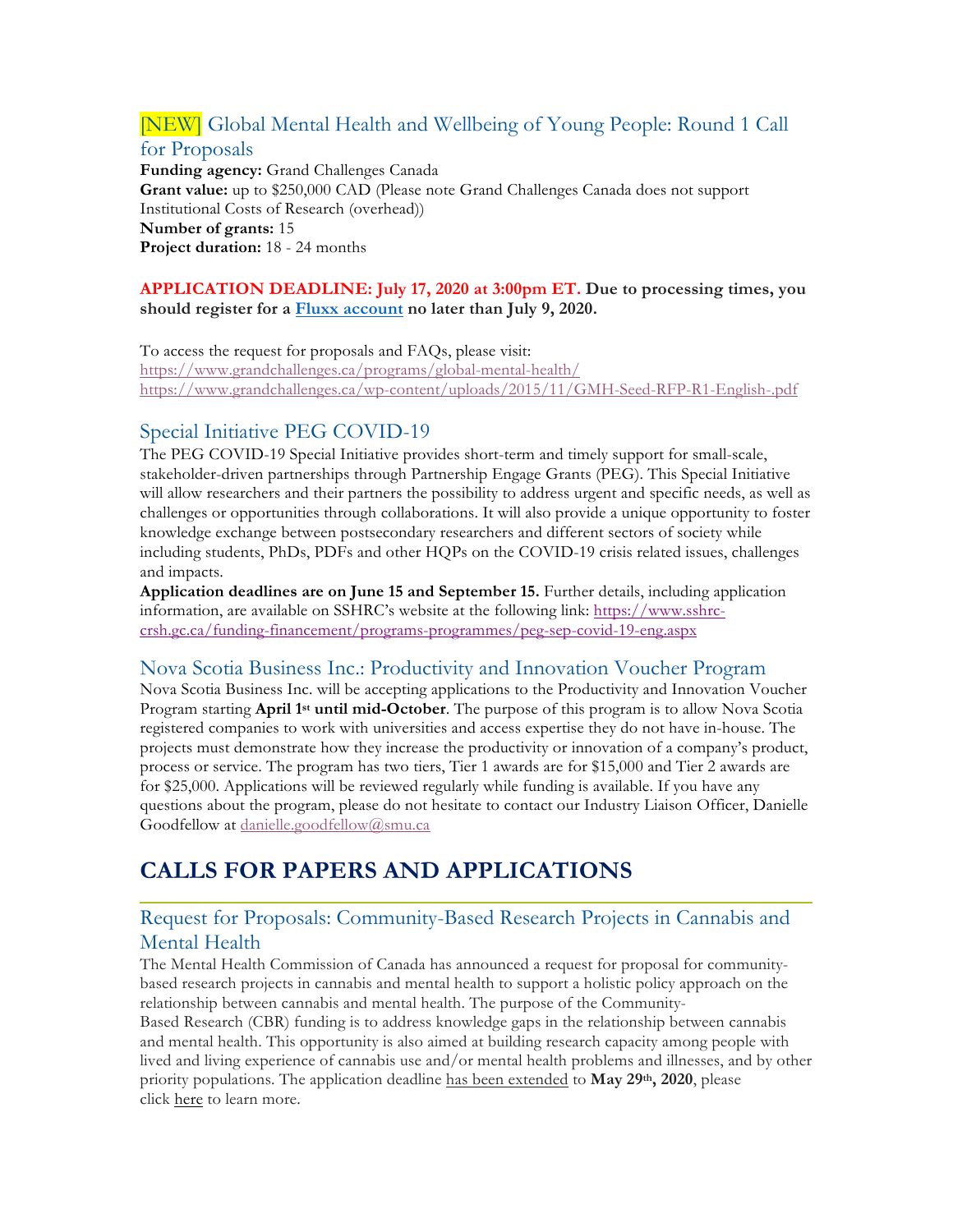# **ANNOUNCEMENTS**

[NEW] Eligibility Changes to the NSERC Postdoctoral Fellowships Program NSERC is pleased to announce a change to the eligibility criteria for the Postdoctoral Fellowships (PDF) program (https://www.nserc-crsng.gc.ca/Media-Media/NewsDetail-

DetailNouvelles\_eng.asp?ID=1154). As of the 2021 competition year (**application deadline October 19, 2020**), NSERC will no longer impose a once-per-lifetime application limit. Provided applicants meet all other eligibility criteria, as detailed on the PDF Program webpage, they can reapply to the program. **The webpage for the 2021 competition will be updated in July 2020** to reflect all changes coming into force for the competition.

[NEW] Canadian Sociological Association: E-Bulletin May 2020 View the newsletter.

Research Ethics Matters Newsletter – Spring 2020 Please see attached.

### REMINDER: Ethics Applications Restrictions – August 2020

**Please be advised that the University Research Ethics Board will not be processing any new research ethics applications in August 2020.**

The UREB will still process the following:

- COVID-19-related ethics applications
- Modifications (REB.FORM.002)
- Unanticipated Research Events (REB.FORM.008)
- Adverse Events (REB.FORM.007)
- Privacy Breaches (REB.FORM.015)
- Requests for Renewal (REB.FORM.003)
- Final Reports (REB.FORM.004)
- Changes to Study Personnel (REB.FORM.014)

Researchers should plan to submit new applications **NO LATER THAN JUNE 19, 2020** for any research proposed to start in August.

Forms are located online at: https://www.msvu.ca/en/home/research/researchethics/forms.aspx

### Summit for Cancer Immunotherapy: New Dates Announced

After careful consideration, BioCanRx has decided to postpone the 2020 Summit for Cancer Immunotherapy (Summit4CI) in light of the ongoing effects of the global COVID-19 pandemic. The 5thannual Summit4CI was scheduled to be held November 7-9, 2020, in Montréal, Québec. The Summit will still take place in Montréal, but the new dates will be November 20-22, 2021.

If you have further questions, please contact BioCanRx at info@biocanrx.com. More details will be posted on the Summit for Cancer Immunotherapy website in the days to come.

# COVID-19 Research Ethics Update

· The UREB continues to accept and review new applications, modifications, renewals and study closures.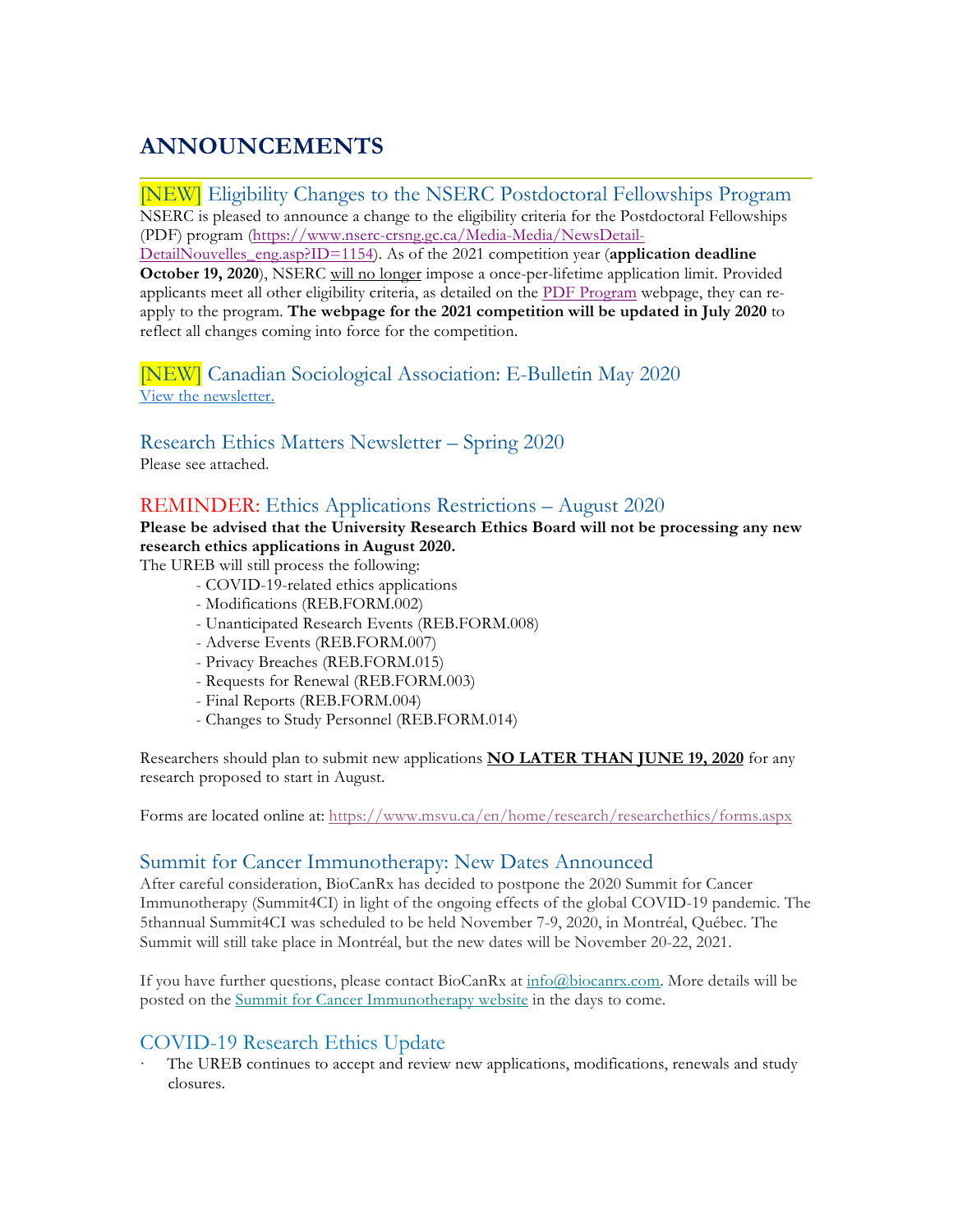- · In-person participant interactions (recruitment and data collection) **must** be replaced with telephone, online communications or other **remote** measures. If your cleared protocol involves any in-person participant interactions, you **must** complete a modification request as soon as possible (REB.FORM.002). We are processing these requests as quickly as possible.
- Researchers with questions on online/remote platforms should contact Brenda Gagne at ethics@msvu.ca to confirm if the platforms are secure.
- Researchers should be aware that any data collected in this pandemic environment may alter, skew or contaminate your results, unless your focus includes COVID 19 questions. Further, researchers may need to address/disclose this in publications and other knowledge dissemination activities when documenting method and timeframe of data collection.
- · If researchers are able to postpone recruitment and data collection, we **strongly** recommend doing so. Please let us know at ethics@msvu.ca and we will place your file temporarily on hold. If you need to postpone data collection and have questions about extending your funding, please contact research@msvu.ca.
- If it is not possible to postpone the research or modify participant contact, please contact us as soon as possible at ethics@msvu.ca with a formal request and full rationale. Requests will be considered on a case-by-case basis.
- Researchers with questions or concerns are encouraged to contact the Research Ethics Board via email at ethics@msvu.ca.
- As per the federal government advisory, research ethics applications directly addressing COVID-19, or pandemics generally, will be given first **priority** for ethics review.

### COVID-19 Resources for Researchers

#### **COVID-19 Resources for Researchers**: **https://crdcn.org/covid-19-resources**

With an understanding of the challenges faced by members of the Canadian Research Data Centre Network (CRDCN)research community, this list of sources -- which includes government and nonprofit resources, researcher-led initiatives and data resources -- is intended to complement the resources and information available through Vice-President Research Offices across the country (which may include rapid-response funding opportunities).

### Portage COVID-19 Discussion

CARL has been working with the European Project, OpenAIRE, to provide a tracking and discovery service for Canadian research outputs. OpenAIRE is getting ready to launch a COVID-19 gateway very soon (https://www.openaire.eu/openaire-covid-19-gateway?idU=1). There is a Canadian portal (in beta) that will be part of the OpenAIRE Aggregation. Any COVID-19-related Canadian content will also be tagged and become part of the gateway. The Tri-Agencies have already contacted PORTAGE about the OpenAIRE gateway. They are very interested in using it to track the research they have started to fund related to COVID-19 in a comprehensive way has become a top priority for them.

#### UBC Press News

Check out the Spring 2020 UBC Press Newsletter.

#### Increase in Research Assistant Pay from Grants

Effective April 1, 2020, the Committee on Research and Publications has increased the floor of the undergraduate student research assistant pay rate to \$14/hr plus benefits.

### CanCOVID Community

CanCOVID Community is a new initiative spearheaded by Canada's Chief Science Officer in order to optimize Canada's research response to the COVID-19 crisis. CanCOVID is Canada's federally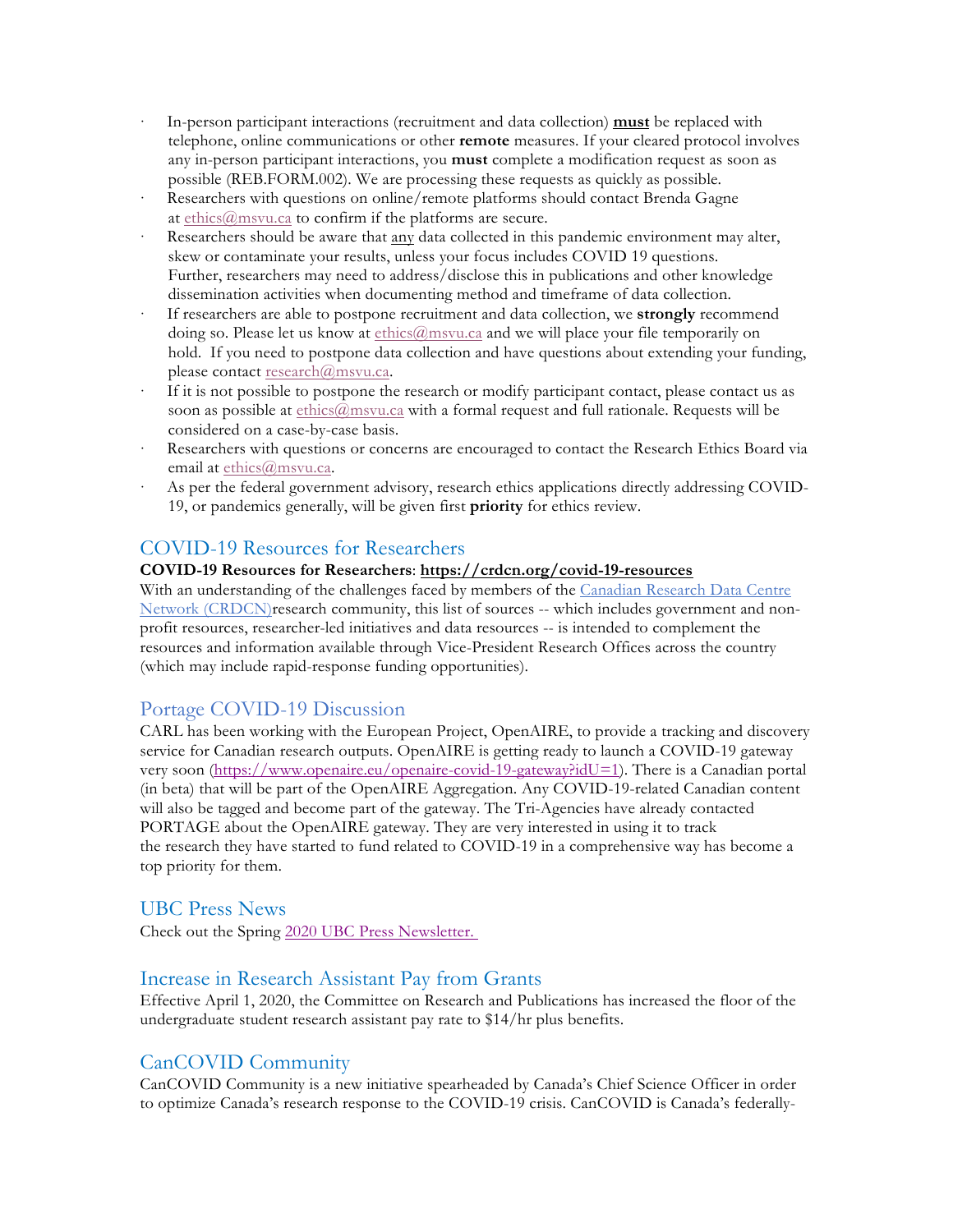mandated, expert led COVID-19 research network made up of Canadian COVID-19 researchers, clinical collaborators, and healthcare stakeholders from across the country. Involvement in the CanCOVID network is currently by invitation only and restricted to verified members of the COVID-19 expert research and response community. However, those interested in joining the network are encouraged to complete the electronic form on the website to indicate their interest.

For more information, visit the CanCOVID website.

# **MSVU FACULTY RESEARCH ACHIEVEMENTS**

Dr. Shannan Grant Co-authors Article on Pregnancy and Weight Management Dr. Shannan Grant, Assistant Professor in Applied Human Nutrition, recently co-authored an article in the *Diabetes Communicator* titled, "Weight Management Guidelines for Patients With Gestational or Type 2 Diabetes During Pregnancy: Are the Current Guidelines". The article was written in partnership with Diabetes Canada.

Please find Dr. Grant's article attached.

# MSVU biology professor Dr. Tamara Franz-Odendaal receives funding from Canadian Space Agency to study bone density loss

Dr. Tamara Franz-Odendaal, Professor of Biology at Mount Saint Vincent University, and NSERC Atlantic Chair for Women in Science and Engineering, has received a grant for \$150 000 from the Canadian Space Agency (CSA), through its Space Health and Life Sciences division, for a project titled "Understanding microgravity-induced bone loss through in vivo simulated microgravity experiments." Read more here.

Congratulations Dr. Franz-Odendaal!

# **IT&S CYBERSECURITY TIPS**

# [NEW] Student Job Scam Alert: Typosquatting Fraud Scheme

Fraudsters are actively scamming Canadian students using typosquatting, where they use fake email addresses that are only slightly different from legitimate ones. For instance, hr@stude**e**ntjobs.ca (with an extra e) would be a typosquat of  $hr@studentjobs.ca$ .

In this fraud scheme, the job ads contain links to legitimate websites, but the email address cited uses a typosquatted domain name. You would visit the real website, which instils your confidence that the ad is real, but if you closely examine the email address, it is not the same as the website's domain name, maybe off by one letter.

A student in another province recently was asked via email to deposit a \$1000 e-transfer to buy gift cards and supply the gift card serial numbers to the "employer," but the e-transfer later bounced leaving the student out \$1000.

Never deposit cheques nor e-transfers for potential employers, and don't pay for employment expenses out of your own money. For more information about job scams see the Career Services Facebook and Instagram accounts.